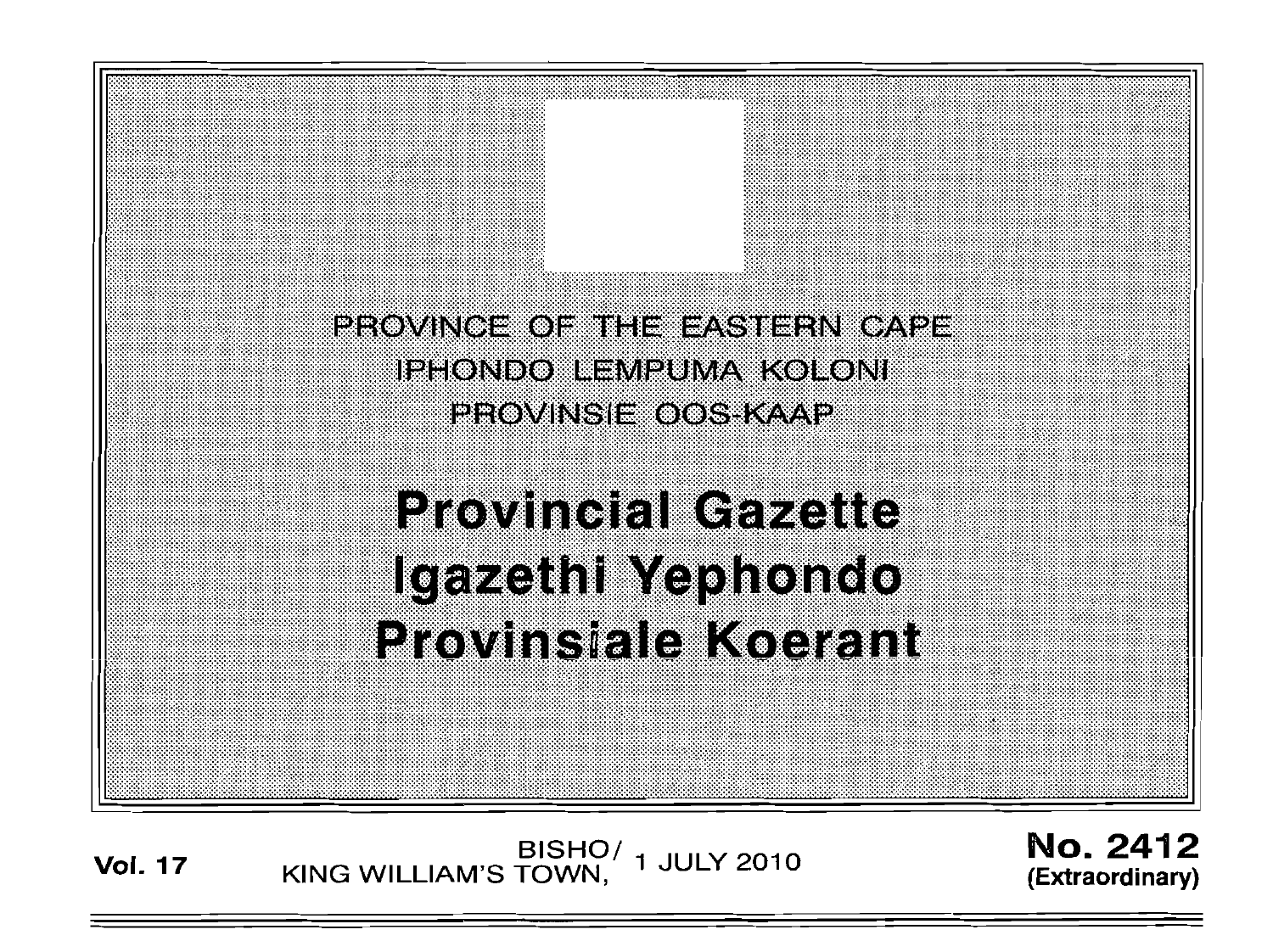#### IMPORTANT NOTICE

The Government Printing Works will not be held responsible for faxed documents not received due to errors on the fax machine or faxes received which are unclear or incomplete. Please be advised that an "OK" slip, received from a fax machine, will not be accepted as proof that documents were received by the GPW for printing. If documents are faxed to the GPW it will be the sender's responsibility to phone and confirm that the documents were received in good order.

Furthermore the Government Printing Works will also not be held responsible for cancellations and amendments which have not been done on original documents received from clients.

### CONTENTS ·INHOUD

No. *Page Gazette*  No. No.

#### LOCAL AUTHORITY NOTICE

108 Local Government: Municipal Property Rates Act (6/2004): Mbizana Local Municipality: Property Rates By-law ...... . 3 2412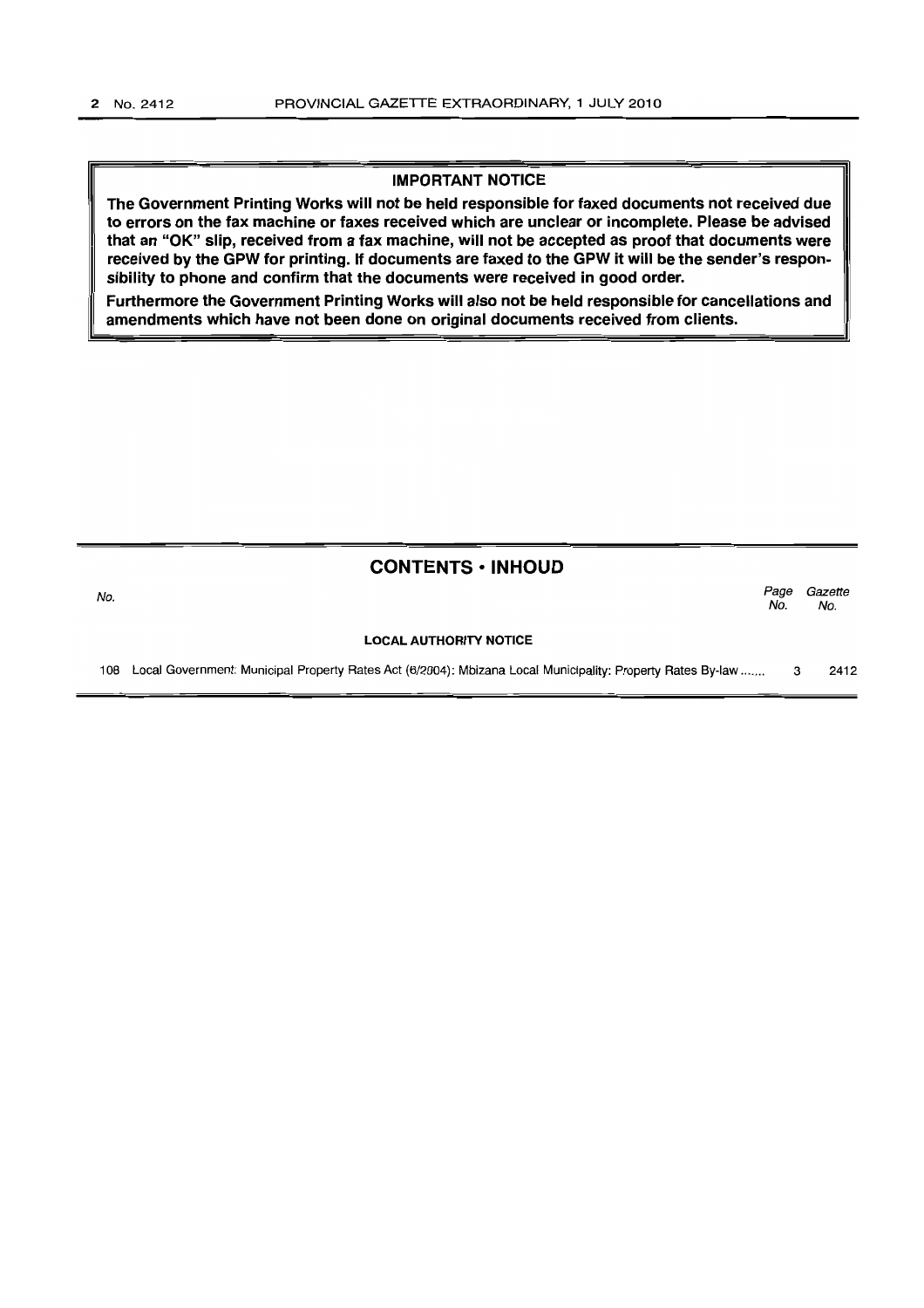### **LOCAL AUTHORITY NOTICE**

# **LOCAL AUTHORITY NOTICE 108 MBIZANA MUNICIPALITY**



# **PROPERTY RATES BY-LAW**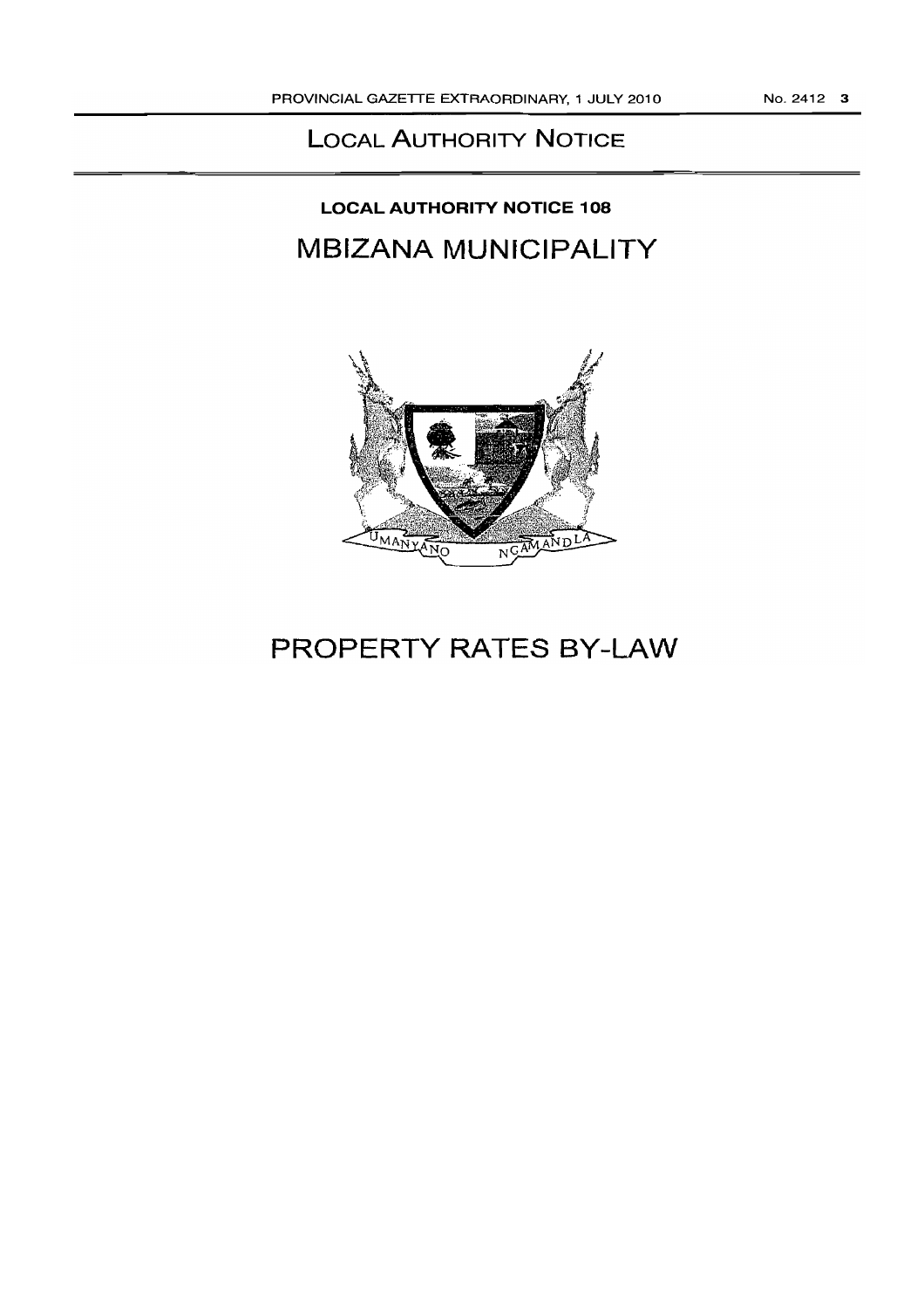#### MBIZANA LOCAL MUNICIPALITY

#### PROPERTY RATES BY-LAW

The Municipal Manager of Mbizana Local Municipality hereby, in terms of Section 6 of the local Government: Municipal Property Rates Act, 2004 (No.6 of 2004), publishes the Property Rates By~law for the Mbizana Local Municipality, as approved by its Council as set out hereunder.

#### PURPOSE OF BY-LAW

To allow Council to exercise its power to value and impose rates on immovable properties located within its area of jurisdiction in such a manner that it will contribute to effective and economic service delivery to the entire community.

#### TABLE OF CONTENTS;

- 1. DEFINITIONS<br>2. PRINCIPLES
- 2. PRINCIPLES<br>3. APPLICATIO
- 3. APPLICATION OF BY-LAW<br>4. PRINCIPLES APPLICABLE 4. PRINCIPLES APPLICABLE TO FINANCING OF SERVICES
- 5. CATEGORIES OF PROPERTY
- 6. CATEGORIES OF OWNERS<br>7. PROPERTIES USED FOR M
- 7. PROPERTIES USED FOR MULTIPLE PURPOSES<br>8. DIFFERENTIAL RATING
- 8. DIFFERENTIAL RATING<br>9. EXEMPTIONS AND IMPE
- 9. **EXEMPTIONS AND IMPERMISSIBLE RATES**<br>10. REDUCTIONS
- 10, REDUCTIONS<br>11. REBATES
- 11. REBATES<br>12. PAYMENT
- 12. PAYMENT OF RATES<br>13. ACCOUNTS TO BE FL
- 13. ACCOUNTS TO BE FURNISHED
- 14. PHASING IN OF RATES
- 15. FREQUENCY OF VALUATION 16. COMMUNITY PARTICIPATION
- 
- 17. REGISTER OF PROPERTIES<br>18. REGIJI AR REVIEW PROCES 18. REGULAR REVIEW PROCESSES
- 
- 19. SHORT TITLE **COMMENCEMENT**

#### 1. Definitions

For the purpose of these by-laws any word or expression to which a meaning has been assigned in the Local Government: Municipal Property Rates Act, 2004 (Act NO.6 of 2004) shall bear the same meaning in these bylaws and unless the context indicates otherwise-

1.1  $A$  \* Act" means the Local Government: Municipal Property Rates Act, 2004 (Act No. 6 of 2004);<br>1.2  $A$  and the prelation to the owner of a property means a person appointed by the own

"Agent", in relation to the owner of a property, means a person appointed by the owner of the property-<br>(a)

- (a) to receive rental or other payments in respect of the property on behalf of the owner; or  $(b)$  to make payments in respect of the property on behalf of the owner;
- $\begin{array}{lll} \text{(b)} & \text{to make payments in respect of the property on behalf of the owner;} \\ \text{1.3} & \text{``Agricultural purpose'' in relation to the use of a property in child.} \end{array}$

1.3 "Agricultural purpose" in relation to the use of a property, includes the use (of a property for the purpose of eco-tourism or for the trading in or hunting of game);

1.4 "Annually" means once every financial year;

## 1.5 "Category"<br>(a) in relation to

(a) In relation to property, means a category of properties determined in terms of Section 7; and<br>(b) In relation to owners of properties, means a category of owners determined in terms of Section

in relation to owners of properties, means a category of owners determined in terms of Section 8.

1.6 "Child-headed household" means a household where the main caregiver of the said household is younger than 18 years of age. Child-headed household means a household headed by a child as defined in the section 28(3) of the Constitution.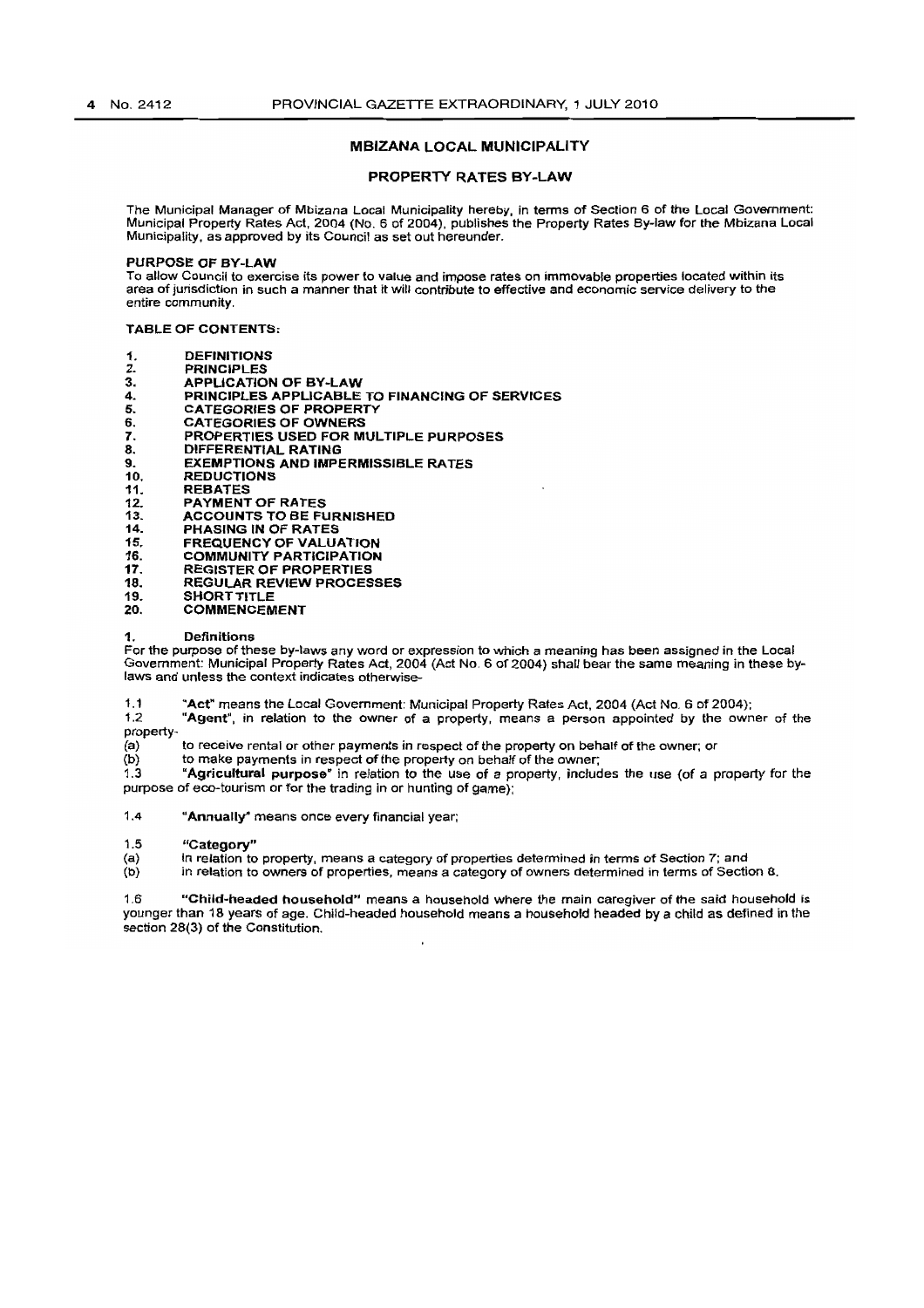1.7 "Definitions, words and expressions" as used in the Act are applicable to this policy document where ever it is used;

1.8 "Industrial Development Zone" is part of The South African Industria! Development Zona Programme, national government's strategy to position the country within the globat economy. The aim is to encourage international competitiveness and sustainable economic growth through strategic investments in export manufacturing industries. The Industria! Development Zones (IDZs) are purpose-built industrial estates, linked 10 an International port or airport, which have been specifically designated for new investment by export oriented industries and related services. Companies established in an fDZ remain subject to all relevant South African legislation but qualify for an attractive range of industrial and support benefits. including investment incentives offered by government.

1.9 "Land reform beneficiary", in relation to a property, means a person who -  $\langle a \rangle$ 

(a) acquired the property through -<br>(i) the Provision of Land and Assis

 $(i)$  the Provision of Land and Assistance Act No. 126 of 1993; or  $(ii)$  the Restitution of Land Rights Act No. 22 of 1994:

 $\langle$ ii) the Restitution of Land Rights Act No. 22 of 1994;<br>(b) holds the property subject to the Communal Prope

(b) holds the property subject to the Communal Property Associations Act No 28 of 1996;<br>(c) holds or acquires the property in terms of such other land tenure reform legislation as

holds or acquires the property in terms of such other land tenure reform legislation as may pursuant to section 25(6) and (7) of the Constitution be enacted after this Act has taken effect;

1.10 "Land tenure right" means an old order right or a new order fight as defined in section 1 of the Communal Land Rights Act, 2004;

1.11 "Municipality" means the Municipality of Mbizana;

1.12 "Newly Rateable property" means any rateable property on which property rates were not levied before the end of the financial year preceding the date on which this Act took effect. excluding -

(a) a property which was Incorrectly omitted from a valuation roil and for that reason was not fated before that date; and

(b) a property identified by the Minister by notice in the Gazette where the phasing-in of a rate is not justified;

1.13 "Owner"-<br>(a) in relation

in relation to a property referred to in paragraph (a) of the definition of "property", means a person in whose name ownership of the property is registered;<br>(b) in relation to a right referred to in paragra

in relation to a right referred to in paragraph (b) of the definition of "property", means a person in whose name the right is registered;

(c) in relation to a land tenure right referred to in paragraph (c) of the definition of "property", means a person in whose name the right is registered or to whom it was granted in terms of legislation; or<br>(d) in relation to public service infrastructure referred to in paragraph (d) of the definition

in relation to public service infrastructure referred to in paragraph (d) of the definition of "property", means the organ of state which owns or controls that public service infrastructure as envisaged in the definition of 'publicly controlled", provided that a person mentioned below may for the purposes of this Act be regarded by a municipality as the owner of a property in the following cases:-

(i) a trustee, in the case of a property in a trust excluding state trust land;<br>(ii) an executor or administrator, in the case of a property in a deceased e

 $(i)$  an executor or administrator, in the case of a property in a deceased estate;<br> $(iii)$  a trustee or liquidator, in the case of a property in an insolvent estate or in (iii) a trustee or liquidator, in the case of a property in an insolvent estate or in<br>(iv) a judicial manager, in the case of a property in the estate of a person under

 $\langle \mathbf{u} \rangle$  a judicial manager, in the case of a property in the estate of a person under curatorsh  $\langle \mathbf{v} \rangle$  a curator, in the case of a property in the estate of a person under curatorsh

 $\langle v \rangle$  a curator, in the case of a property in the estate of a person under curatorship;<br> $\langle v \rangle$  a person in whose name a usufruct or other personal servitude is registered, in a person in whose name a usufruct or other personal servitude is registered, in the case of a property

that is subject to a usufruct or other personal servitude;<br>(vii) a lessee, in the case of a property that is req a lessee. In the case of a property that is registered in the name of a municipality and is leased by it; or

(viii) a buyer, in the case of a property that was sold by a municipality and of which possession was given to the buyer pending registration of ownership in the name of the buyer;

1.14 "Property" means -<br>(a) immovable property

(a) immovable property registered in the name of a person, including, in the case of a sectional title scheme a sectional title scheme, a sectional title unit registered in the name of a person;<br>(b) a right registered against immovable property in the r

a right registered against immovable property in the name of a person, excluding a mortgage bond registered against the property;

(c) a land tenure right registered in the name of a person or granted to a person in terms of legislation; or public service infrastructure.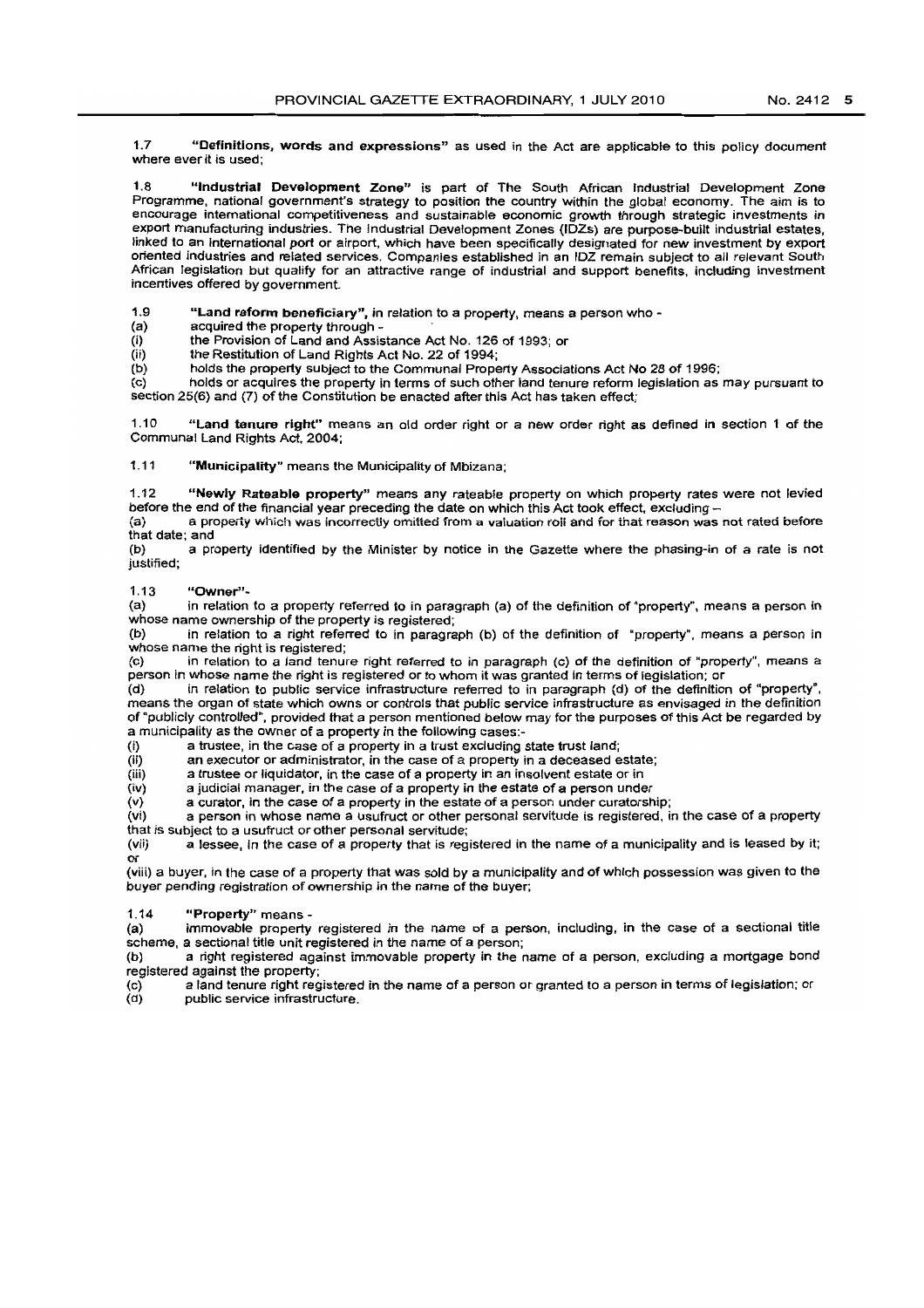1.15 "Protected area" means an area that is or has to be listed in the register referred to in section 10 of the Protected Area Act;

1.16 "Protected Areas Act" means the National Environmental Management: Protected Areas Act, 2003;

1.17 "Public service infrastructure" means publicly controlled infrastructure of the following kinds:<br>(a) an ational, provincial or other public roads on which goods, services or labour move across a mu

(a) national, provincial or other public roads on which goods, services or labour move across a municipal boundary;

(b) water or sewer pipes. ducts or other conduits, dams. water supply reservoirs, water treatment plants or water pumps forming part of a water or sewer scheme serving the public;<br>(c) power stations, power substations or power lines forming part of

power stations, power substations or power lines forming part of an electricity scheme serving the public;<br>(d)

gas or liquid fuel plants or refineries or pipelines for gas or liquid fuels, forming part of a scheme for transporting such fuels;

(e) railway lines forming part of a national railway system;<br>(f) communication towers, masts, exchanges or lines form

communication towers, masts, exchanges or lines forming part of a communications system serving the public;

(g) runways or aprons at national or provincial airports;

(M) breakwaters, sea walls, channels, basins, quay walls, jetties, roads. railway or infrastructure used for the provision of water. lights, power, sewerage or similar services of ports, or navigational aids comprising lighthouses. radio navigational aids, buoys, beacons or any other device or system used to assist the safe and efficient navigation of vessels;<br>(i) any other publicly com-

(i) any other publicly controlled infrastructure as may be prescribed; or rights of way, easements or servitudes in connection with infrastructure mentioned in paragraphs (a) to (i);

1.1 a .. Residential property" means improved property that is used predominantly (60% or more) for residential purposes including any adjoining property registered in the name of the same owner and used together with such residential property as If it were one property. Any such grouping shall be regarded as one residential property for rate rebate or valuatlon reduction purposes.

(b) is a unit registered in terms of the Sectional Title Act and used predominantly for residential purposes.

(c) Is owned by a share-block company and used solely for residential purposes.<br>(d) Is a residence used for residential purposes situated on property used for Is a residence used for residential purposes situated on property used for or related to educational purposes.

(e} Retirement schemes and life right schemes used predominantly (60% or more) for residential purposes.

And specifically exclude hostels, flats. old age homes, guest houses and vacant land irrespective of its zoning or intended use.

1.19 "Rural communal settlements" means the residual portion of rural communal land excluding identifiable and rateable entitles within the property and excluding State Trust Land and land reform beneficiaries as defined in the Act.

1.20 "Special State Owned Properties" properties that are owned by National and Provincial Government, used for public benefit purposes and as a rule do not trade regularly in a four year valuation cycle.

1.21 "state trust land" means land owned by the state-<br>(a) in trust for persons communally inhabiting the land (a) in trust for persons communally inhabiting the land in terms of a traditional system of land tenure;<br>(b) over which land tenure rights were registered or granted; or

(b) over which land tenure rights were registered or granted; or<br>(c) which is earmarked for disposal in terms of the Restitution of

which is earmarked for disposal in terms of the Restitution of Land Rights.

1.22 "Vacant land" means land where no immovable improvements have been erected.

1.23 In this by-law, words used in the masCtlline gender include the feminine, the singular includes the plural and vice versa.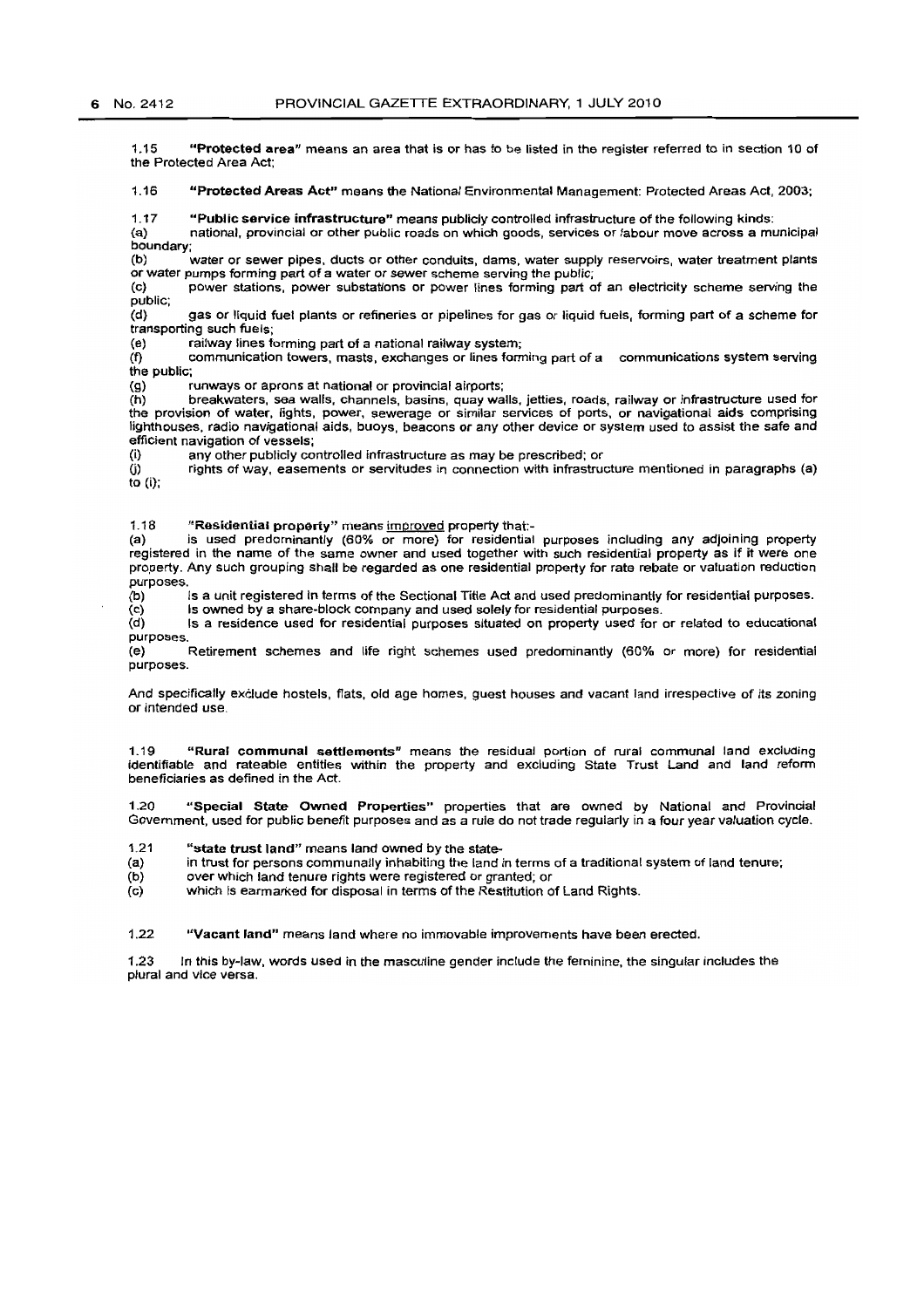#### 2. Principles

2.1 Rates will be levied in accordance with the Act as an amount in the rand based on the market value of alt rateable property contained in the municipality's valuation roll and supplementary valuation roll.

2.2 The municipality will differentiate between various categories of property and categories of owners of property as contemplated in clause 5 and 6 of this by-law.

2.3 Some categories of property and categories of owners will be granted relief from rates.

2.4 The municipality will not grant relief in respect of payments for rates to any category of owners or properties, or to owners of properties on an individual basis.

2.5 There will be no phasing in of rates based on the new valuation roll. except as prescribed by legislation and in accordance with clause 14 of this by-law.

2.6 The municipality's rates policy will be based on the following principles:

(a) Equity

The municipality will treat all ratepayers with similar properties the same.<br>(b) Affordability

The ability of a person to pay rates will be taken into account by the municipality. In dealing with the poorlindigent ratepayers the municipality will provide relief measures through exemptions. reductions or rebates and cross subsidy from the equitable share allocation.<br>(c) Sustainability

Sustainability

Rating of property will be implemented in a way that:

it supports sustainable local government by providing a stable and buoyant revenue source within the discretionary control of the municipality;

ii. Supports local social economic development;and

H. Secures the economic sustainability of every category of ratepayer.<br>(d) Cost efficiency

Cost efficiency

Rates will be based on the value of all rateable property and will be used to fund community and subsidised services after taking into account surpluses generated on economic (refuse removal) services and the amounts required to finance exemptions, rebates, reductions and phasing-in of rates as approved by the municipality from time to time.

#### 3. Application of By-law

3.1 Where this by-law contradicts national legislation, such legislation has preference over this by-law. The Municipal Manager shall bring such conflicts immediately to the attention of the municipality once he becomes aware of such conflicts and will propose changes to the municipality's by-laws to eliminate such conflicts.

3.2 If there is any conflict between this by-law and the Property Rates policy of the municipality, this bylaw will prevail.

3.3 In imposing the rata in the rand for each annual operating budget component, the municipality shall grant exemptions, rebates and reductions to the categories of properties and categories of owners.

#### 4. PrinCiples applicable to financing services

4.1 The municipal manager or hislher nominee must, subject to the guidelines provided by the National Treasury and Executive Committee of the municipalfty, make provision for the following classification of services:-

(a) Economic services

i. Refuse removal.<br>(b) Community and s Community and subsidised services

These include all those services ordinarily being rendered by the municipality that benefit the community as a whole, excluding those mentioned in 4.1 (a).

4.2 Economic services as referred to in clauses (a) must be ring fenced and financed from service charges while community and subsidised services referred to in clause (b) will be financed from surpluses on trading and economic services, regulatory fees, rates and rates related income.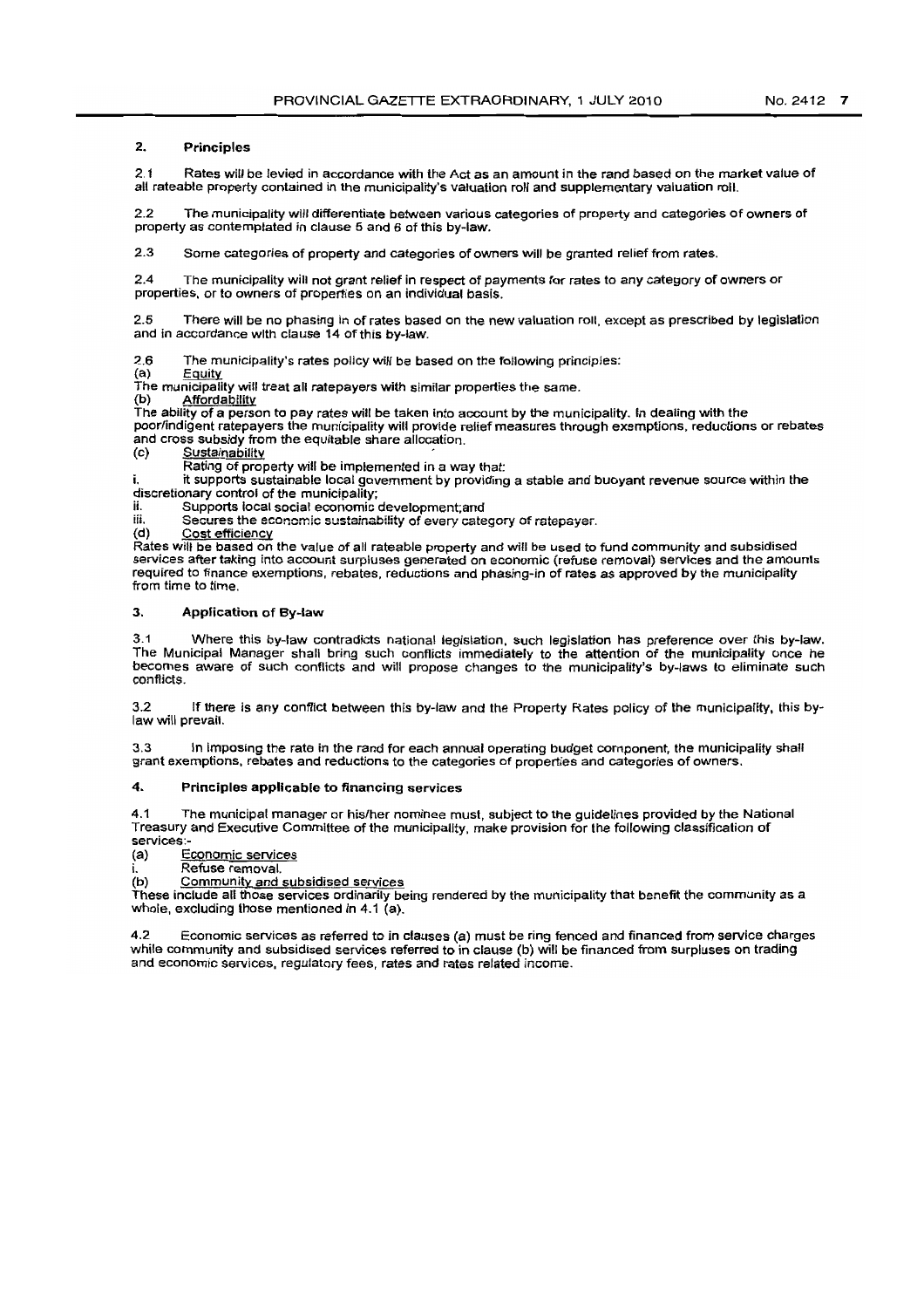#### 5. Categories of property

5.1 Different rates may be levied In respect of the categories of rateable properties as determined annually by the municipality's rates policy.

5.2 Such rates will be determined on an annual basis during the compilation of the municipality's budget

5.3 In determining the category of a property referred to in 5.1 the municipality shall take into consideration the dominant use of the property regardless the formal zoning of the property;

5.4 Properties used for multiple purposes shall be categorised and rated as provided for in section 9 of the Act and as more fully described in clause 7 of this by-law.

#### 6. Categories of owners

6.1 For the purpose of granting exemptions, reductions and rebates in terms of clause 9. 10 and 11 respectively the following categories of owners of properties are determined:

(a) Those owners who qualify and who are registered as indigents in terms of the adopted indigent policy of the municipality:<br>(b) Pensioners

Pensioners who do not qualify as indigents in terms of the adopted indigent policy of the municipality but whose total monthly income is less than the amount annually determined by the municipality in its budget;<br>(c) Owners of property situated within an area affected by-Owners of property situated within an area affected by-

 $\hat{i}$  a disaster within the meaning of the Disaster Management Act, 2002 (Act No. 57 of 2002); or  $\hat{i}$ 

ii. serious adverse social or economic conditions;<br>(d) Owners of residential properties with a market

Owners of residential properties with a market value below the amount as determined annually by the municipality In its budget;

(e) Owners of agricultural properties as determined by the municipality's rates policy; and

(f) Child headed families where any child of the owner or child who is a blood relative of the owner of the property, is responsible for the care of siblings or parents of the household.

#### 7. Properties used for multiple purposes

7.1 Rates on properties used for multiple purposes will be levied by the "dominant use of the property".

#### S. Differential rating

8.1 Criteria for differential rating on different categories of properties will be according to-

(a) The nature of the property including its sensitivity to rating e,g. agricultural properties used for

agricultural purposes.

(b) The promotion of social and economic development of the municipality.

8.2 Differential rating among the various property categories will be done by way of setting different cent amount in the rand for each property category; and

8.3 by way of reductions and rebates as provided for in the municipality's rates policy document.

#### 9. Exemptions and Impermissible Rates

9.1 Categories of property and categories of owners as determined by the municipality's rates policy on an annual basis will be exempted from paying rates.

9.2 Conditions determined by the rates policy will be applied accordingly.

9.3 Exemptions will automatically apply where no applications are required.

9.4 Rates may not be levied by the municipality on properties prescribed in Section 17(1) of the Municipal Property Rates Act, 2004.

9.5 Public Benefit Organisations performing a specific public benefit activity and registered in terms of the Income Tax Act, 1962 (No 58 of 1962) for tax reduction because of those activities, may apply for exemption of property rates, on conditions as determined by the municipality's rates policy.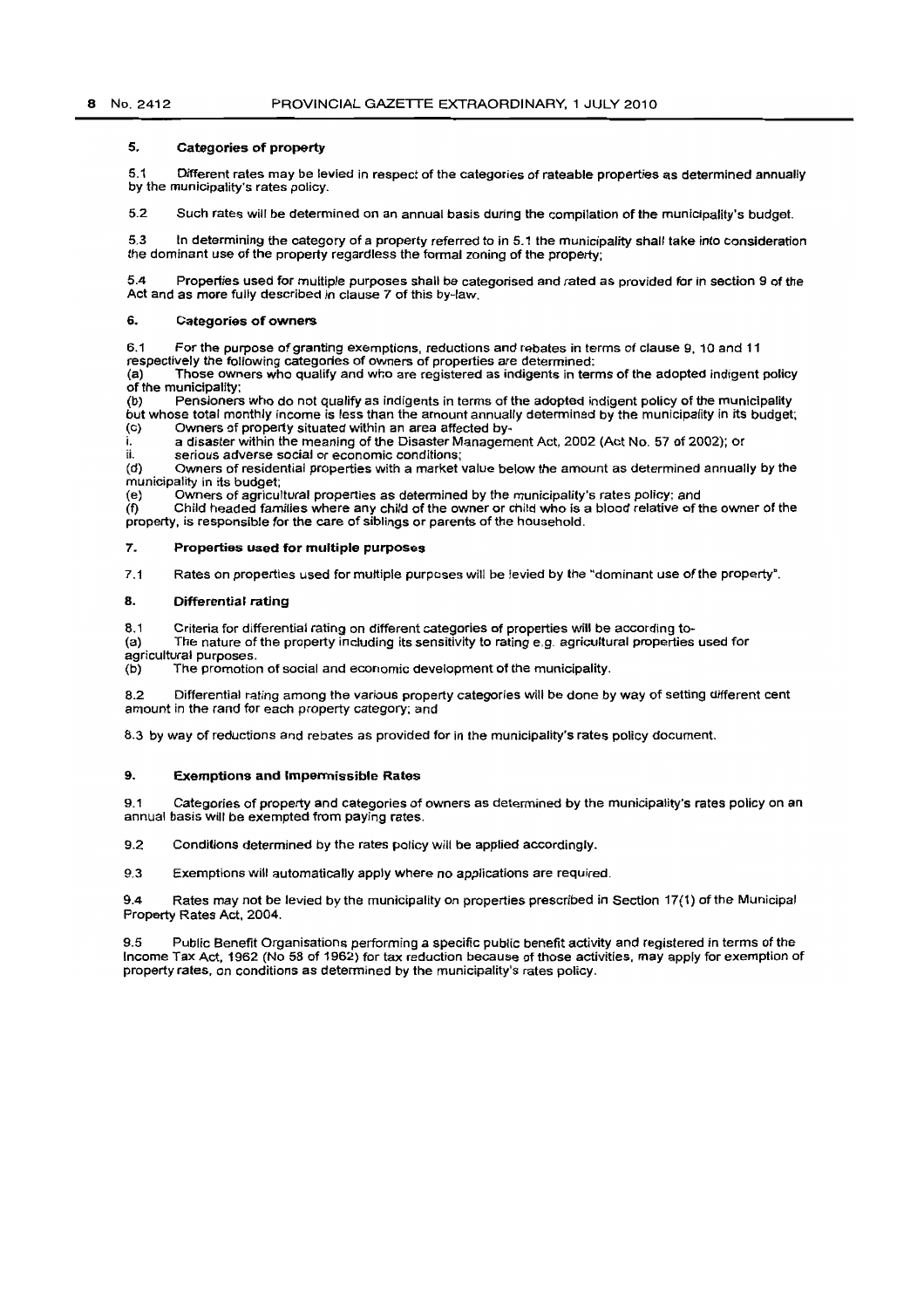9.6 The municipality retains the right to refuse the exemption if the details supplied in the application form were incomplete, incorrect or false.

9.7 The extent of the exemptions implemented will annually be determined by the municipality and it must be included in the annual budget.

#### 10. Reductions

10.1 Reductions as contemplated in section 15 of the Act will be considered on an ad-hoc basis in the event of the following:

10.1.1 Partial or total destruction of a property.

10.1.2 Disasters as defined In the Disaster Management Act, 2002 (Act 57 of 2002).

10,2 The following conditions shall be applicable in respect of 10.1:-

10.2.1 The owner referred to in 10.1.1 shall apply in writing for a reduction and the onus will rest on such applicant to prove to the satisfaction of the municipality that his property has been totally or partially destroyed. He/she will also have to indicate to what extent the property can still be used and the impact on the value of the property.

10.2.2 Property owners will only qualify for a rebate if affected by a disaster as referred to in the Disaster Management Act. 2002 (Act No. 57 of 2002).

10,2.3 A maximum reduction determined annually by the municipality wit! be allowed in respect of both 10,1.1 and 10.1.2.

10.2.4 An ad-hoc reduction Will not be given for a period in excess of 6 months, unless the municipality gives further extension on application.

10.2.5 If rates were paid in advance prior to granting of a reduction the municipality will give credit to such an owner as from the date of reduction until the date of lapse of the reduction or the end of the period for which payment was made whichever occurs first.

#### i1. Rebates

11.1. Categories of property

11.1.1 The municipality may grant rebates to categories of property as determined annually in the municipality'S rates policy.

11 .2 Categories of owners

11,2.1 The municipality may grant rebates to categories of owners as determined annually in the municipality's rates policy.

11.3 Conditions determined by the rates policy will be applied accordingly.

11.4 Applications for rebates must reach the municipality before the date determined by the property policy, preceding the start of the new municipal financial year for which relief is sought.

11.5 The municipality retains the right to refuse rebates if the details supplied in the application form were incomplete, incorrect or false.

11.6 Properties with a market value below a prescribed valuation level of an amount determined annually by the Municipality may, instead of a rate being determined on the market value, be rated a uniform fixed amount per property.

11.7 The extent of the rebate in terms of 11.1, 11.2 and 11.6 will annually be determined by the municipality and it must be included in the annual budget.

#### 12. Payment **of** rates

12.1 Council may levy assessment rates: -

(a) On a monthly basis or less regular as determined by the Municipal Finance Management Act,(No.56 of  $2003$ ) or<br>(b)

Annually, as agreed with the owner of the property.

12.2 The municipality shall determine the due dates for payments in monthly installments and the single annual payment and this date shall appear on the accounts forwarded to the owner/ tenant/ occupants/ agent.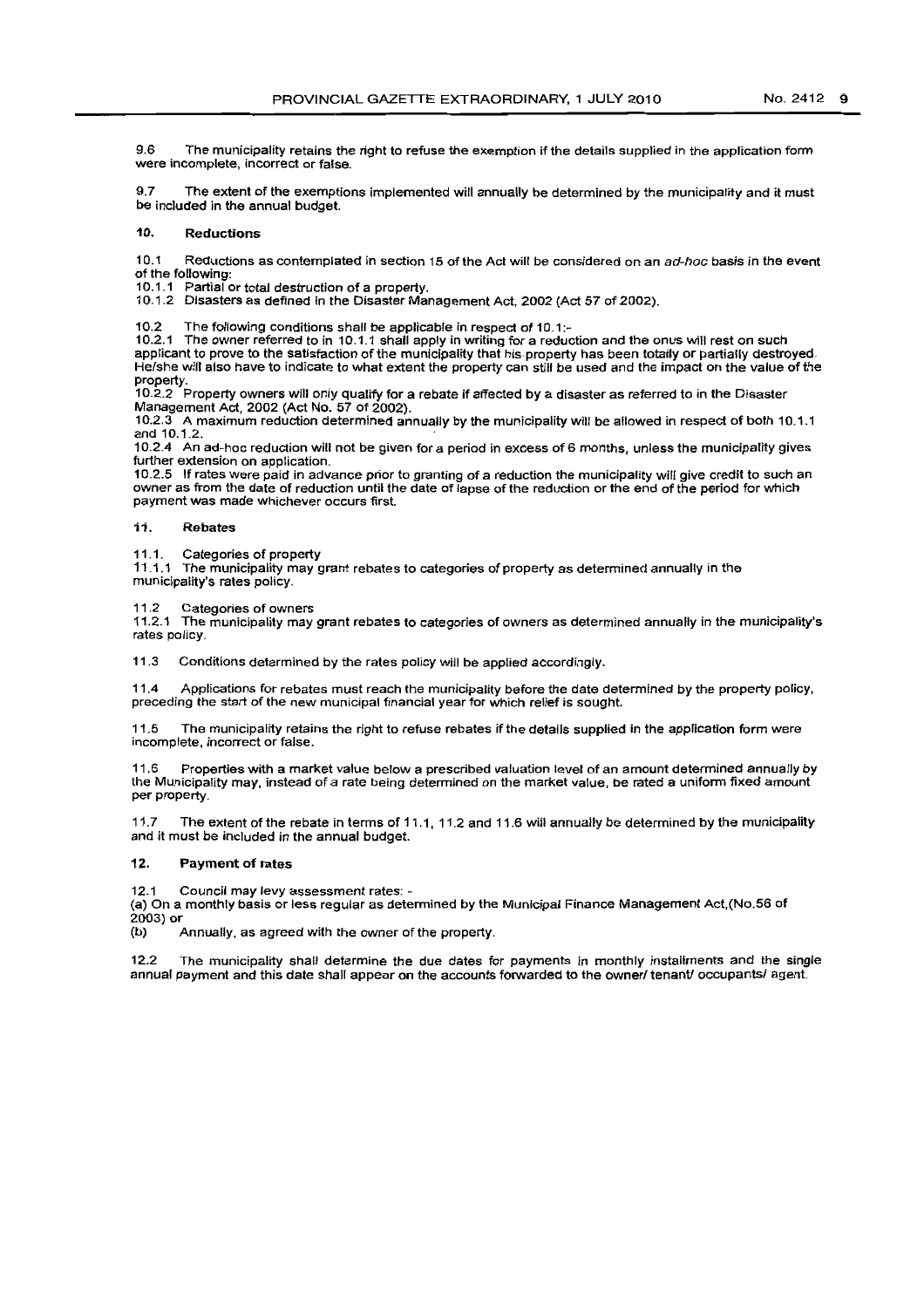12.3 Rates payable on an annual basis, excluding annual rates levied on state owned properties, will be subject to a discount of 5% if paid in full on or before 30 September of each year.

12.4 Interest on arrears rates, whether payable on or before 30 September or in equal monthly instalments. shall be calculated in with the provisions of the Credit Control and Debt Collection Policy of the Municipality.

12.5 If a property owner who is responsible for the payment of property rates in terms of the rates policy. fails to pay such rates in the prescribed manner, it will be recovered from himlher in accordance with the provisions of the Credit Control and Debt Collection By-law of the Municipality.

12.6 Arrears rates shall be recovered from tenants, occupiers and agents of the owner, in terms of section 28 and 29 of the Act and the Municipality's credit control en debt Collection by-law.

12.7 Where the rates levied on a particular property have been incorrectly determined. whether because of an error or omission on the part of the municipality or false information provided by the property owner concerned or a contravention of the permitted use to which the property concerned may be put, the rates payable shall be appropriately adjusted for the period extending from the date on which the error or omission is detected back to the date on which rates were first levied in terms of the current valuation roll.

12.8 In addition, where the error occurred because of false information provided by the property owner or as a result of a contravention of the permitted use of the property concerned. interest on the unpaid portion of the adjusted rates payable shall be levied at the maximum rate permitted by prevailing legislation.

#### 13. Accounts to be furnished

13.1 The municipality will furnish each person liable for the payment of rates with a written account, which will specify:

- the amount due for rates payable.
- $(ii)$  the date on or before which the amount is payable.
- (iii) how the amount was calculated,
- (iv) the market value of the property. and
- (v) rebates, exemptions, reductions or phasing-in. if applicable.

13.2 A person liable for payment of rates remains liable for such payment, whether or not such person has received a written account from the municipality. If the person concerned has not received a written account, he/she must make the necessary enquiries with the municipality.

13.3 In the case of joint ownership the municipality shall consistently, in order to minimise costs and unnecessary administration, recover rates from one of the joint owners only provided that it takes place with the consent of the owners concemed.

#### 14. Phasing in of rates

14.1 The rates to be leVied on newly rateable property shall be phased in as explicitly provided for in section 21 of the Act.

- 14.2 The phasing-in discount on the properties referred to in section 21 shall be as follows:<br>First year : 75% of the relevant rate;
	- First year : 75% of the relevant rate;<br>Second year : 50% of the relevant rate;
	- $\blacksquare$ Second year : 50% of the relevant rate; and<br>Third year : 25% of the relevant rate.
		- : 25% of the relevant rate.

14.3 No rates shall be levied on newly rateable properties that are owned and used by organisations conducting activities that are beneficial to the public and that are registered in terms of the Income Tax Act for those activities, during the first year. The phasing-in discount on these properties shall be as indicated below:-

- First year :100% of the relevant rate;<br>Second year : 75% of the relevant rate;
- Second year : 75% of the relevant rate;<br>Third year : 50% of the relevant rate; Finind year : 50% of the relevant rate; and<br>Fourth year : 25% of the relevant rate.
- $: 25\%$  of the relevant rate.
- 15. Frequency of valuation
- 15.1 The municipality shall prepare a new valuation roll every 4 (four) years.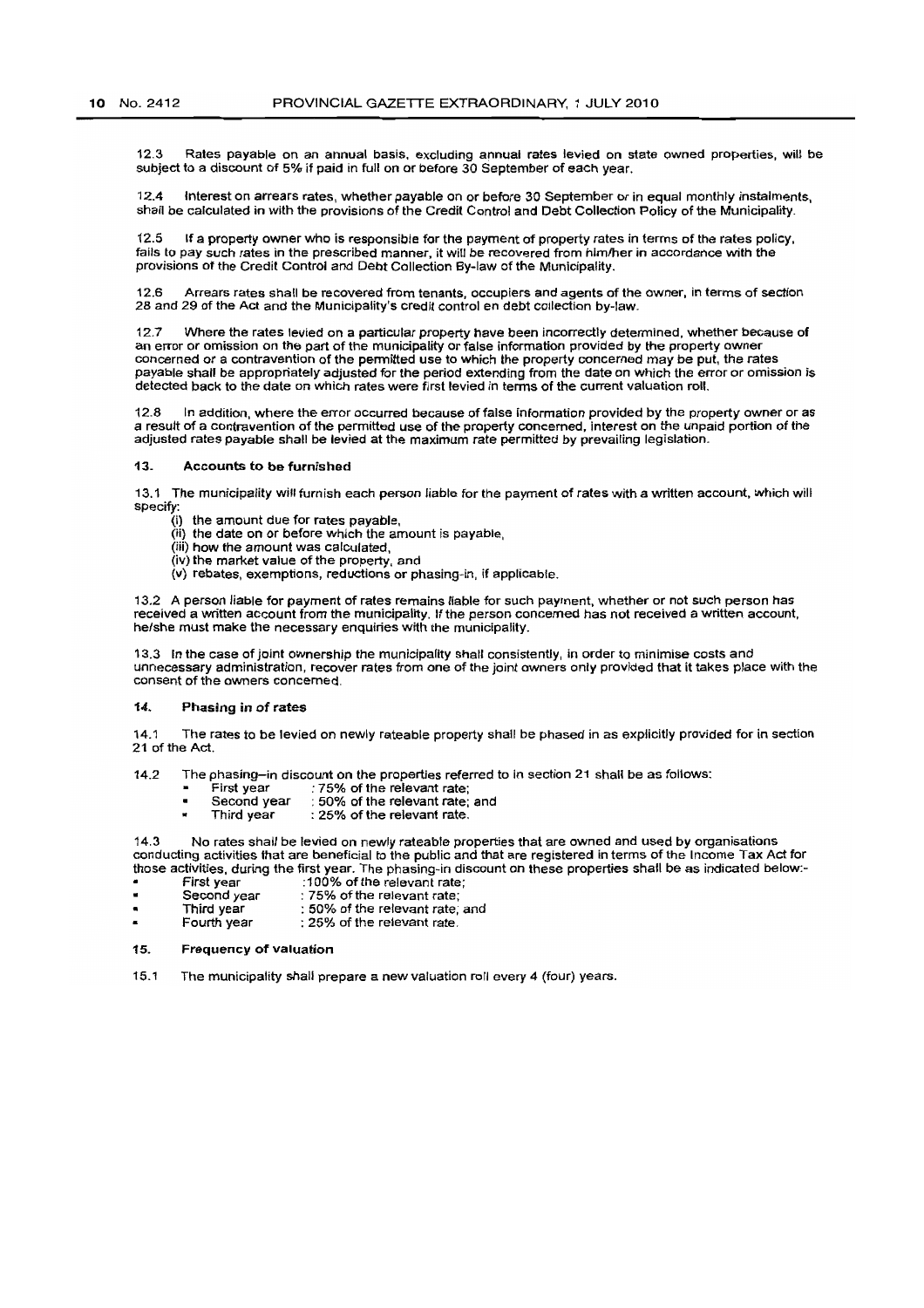15.2 The municipality. under exceptional circumstances, may request the MEC for Local Govemment and Housing in the province to extend the validity of the valuatlon roll to 5 (five) years.

15.3 Supplementary valuations will be done af least on an annual basis to ensure that the valuation roll is properly maintained.

#### 16. Community participation

16.1 Before the municipality adopts the rates by-law. the municipal manager will follow the process of community participation envisaged in chapter 4 of the Municipal Systems Act and comply with the following requirements:

16.1.1 Council must establish appropriate mechanisms, processes and procedures to enable the local community to participate and will provide for consultative sessions with locally recognised community organisations and where appropriate traditional authorities.

16.1.2 Conspicuously display the draft rates by-law for a period of at least 30 days (municipality to include period decided on) at the municipality's head and satellite offices and libraries (and on the website) 16.1.3 Advertise in the media a notice stating that the draft rates by-law has been prepared for submisSion to council and that such by-law is avaifable at the various municipal offices and on the website for public

inspection.<br>16.1.4 F 16.1.4 Property owners and interest persons may obtain a copy of the draft policy from the municipal offices during office hours at a fee as determined by Council as part of its annual tariffs.<br>16.1.5 Property owners and interest persons are invited to submit written com

Property owners and interest persons are invited to submit written comments or representations to the

municipality within the specified period in the notice.<br>16.1.6 The municipality will consider all comme The municipality will consider all comments and/or representations received when considering the finalisation of the rates policy and by-law.<br>16.1.7 The municipality will communic

The municipality will communicate the outcomes of the consultation process in accordance with section 17 of the Municipal Systems Act 32 of 2000.

#### 17. Register of properties

17.1 The municipality will compile and maintain a register in respect of ali properties Situated within the jurisdiction of the municipality. The register will be divided into Part A and Part B.

17.2 Part A of the register will consist of the current valuation (011 of the municipality and will include all supplementary valuations done from time to time.

17.3 Part B of the register will specify which properties on the valuation roll or any supplementary valuation roll are subject to:

i. Exemption from rates in terms of section 15 of the Property Rates Act, 2004,  $\ddot{\textbf{i}}$ 

ii. Rebate or reduction in terms of section 15 of the Act,<br>iii. Phasing-in of rates in terms of section 21 of the Act.

iii. Phasing-in of rates in terms of section 21 of the Act, and  $iv = Exclusions$  as referred to in section 17 of the Act

Exclusions as referred to in section 17 of the Act.

17.4 The register will be open for inspection by the public at the municipal main offices during office hours or on the website of the municipality.

17.5 The municipality will update Part A of the register during the supplementary valuation process.

17.6 Part B of the register will be updated on an annual basis as part of the implementation of the municipality's annual budget

#### 18. Regular revIew processes

18.1 The municipality's rates polley must be reviewed an an annual basis to ensure that it complies with the Municipality's strategiC objectives as contained in the Integrated Development Plan and with relevant legislation.

#### 19. Short title

This by-law is the rates by-law of the Mbizana Local Municipality.

#### 20. Commencement

This by-law comes into force and effect on 1 July 2010